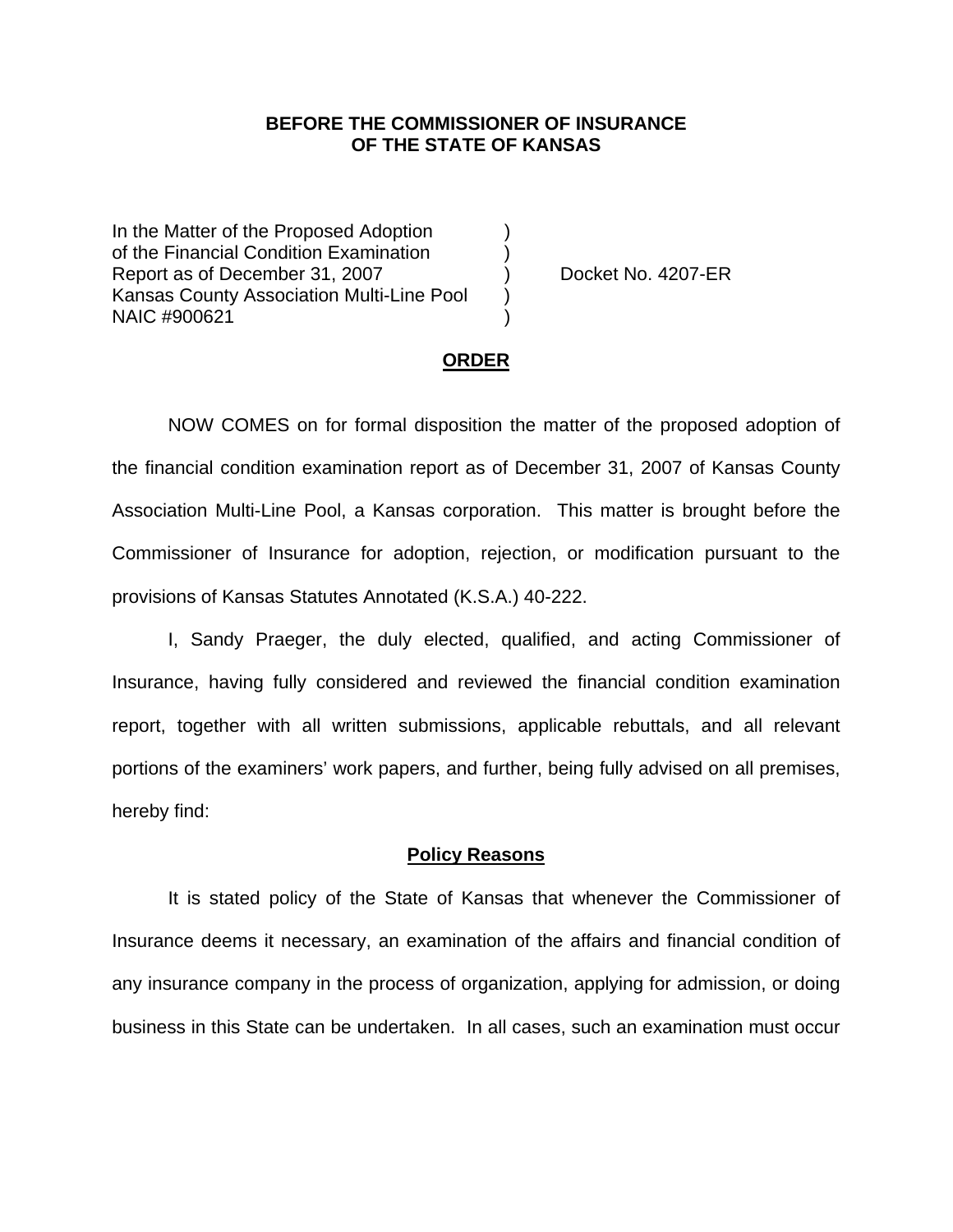once every five (5) years. Through the examination process, the insurance consuming public will be well served and protected.

### **Findings of Fact**

 1. The Commissioner of Insurance has jurisdiction over this matter pursuant to K.S.A. 40-222.

 2. An examination of Kansas County Association Multi-Line Pool was undertaken by the Kansas Insurance Department and was completed on July 26, 2010.

 3. The examiner-in-charge tendered and filed with the Kansas Insurance Department a verified written report of the examination within thirty (30) days following completion of the examination, to wit; August 23, 2010.

 4. Following receipt of the verified report, the Kansas Insurance Department transmitted the report to Kansas County Association Multi-Line Pool on August 24, 2010, with a duly executed notice advising the company of its opportunity to prepare and submit to the Kansas Insurance Department a written submission or rebuttal with respect to any and all matters contained in the report. Kansas County Association Multi-Line Pool was further advised that any written submission or rebuttal needed to be filed with the Kansas Insurance Department no later than thirty (30) days after receipt of the verified report.

 5. Kansas County Association Multi-Line Pool filed a written acceptance of the verified report on September 7, 2010.

6. Based upon the written submission tendered by Kansas County Association Multi-Line Pool, the company took no exceptions to matters contained in the verified report.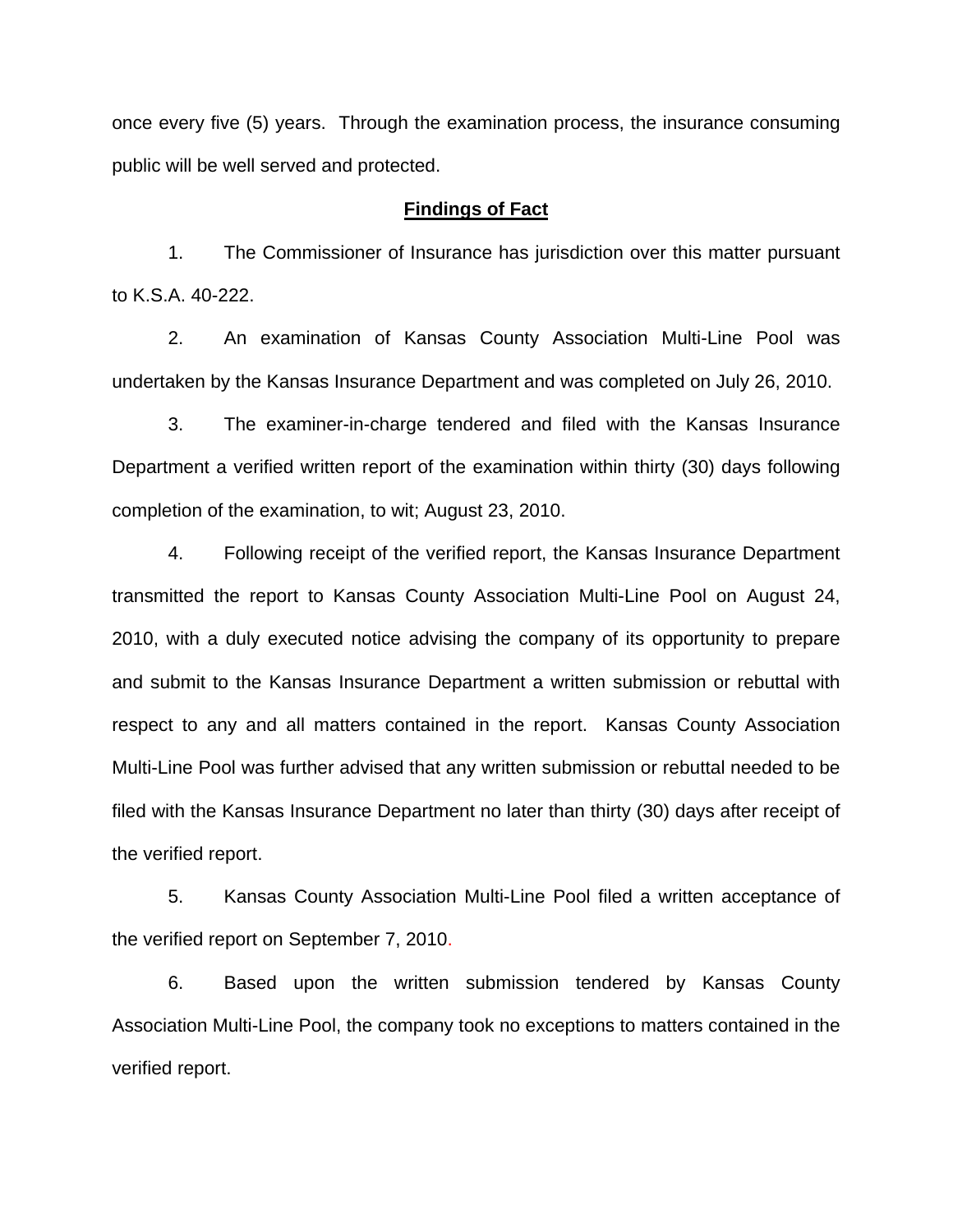7. Within thirty (30) days of the end of the time period allowed for written submission or rebuttal, the Commissioner of Insurance fully reviewed the report, together with all written submissions and rebuttals provided by Kansas County Association Multi-Line Pool. The Commissioner of Insurance further reviewed all relevant workpapers.

 8. No other written submissions or rebuttals were submitted by Kansas County Association Multi-Line Pool.

## **Conclusion of Law**

9. K.S.A. 40-222(k)(2) provides:

"Within 30 days of the end of the period allowed for the receipt of written submissions or rebuttals, the commissioner shall fully consider and review the report, together with any written submissions or rebuttals and any relevant portions of the examiners workpapers and enter an order:

- (A) Adopting the examination report as filed or with modification or corrections. If the examination report reveals that the company is operating in violation of any law, regulation or prior order of the commissioner, the commissioner may order the company to take any action the commissioner considers necessary and appropriate to cure such violations; or
- (B) rejecting the examination report with directions to the examiners to reopen the examination for purposes of obtaining additional data, documentation or information, and refiling pursuant to subsection (k); or
- (C) call and conduct a fact-finding hearing in accordance with K.S.A. 40- 281 and amendments thereto for purposes of obtaining additional documentation, data, information and testimony."
- 10. Based upon the Findings of Fact enumerated in paragraphs #1 through #8

above, the financial condition examination report as of December 31, 2007 of Kansas

County Association Multi-Line Pool should be adopted.